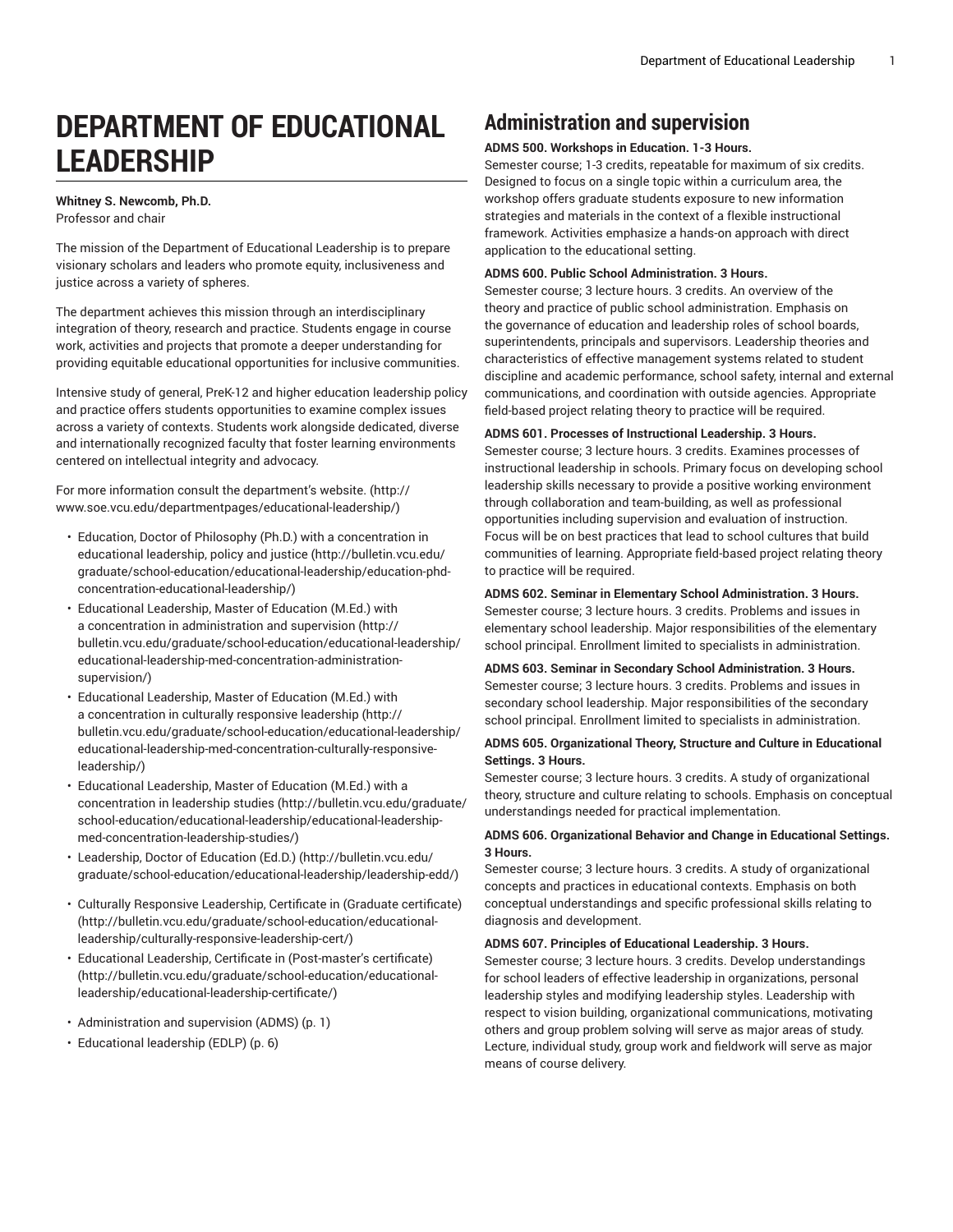## **ADMS 610. School and Community Relations. 3 Hours.**

Semester course; 3 lecture hours. 3 credits. Provides a conceptual and philosophical framework for evaluation and development of practices invovled in implementing desirable school and community relations programs that focus on unique needs of communities. Special emphasis given to skills necessary to identify significant issues, assess current practice and engage in the processes involved in building and maintaining exemplary school-community programs. Appropriate fieldbased project relating threory to practice will be required.

# **ADMS 611. School Law. 3 Hours.**

Semester course; 3 lecture hours (delivered online, face-to-face or hybrid). 3 credits. Legal aspects of school administration that include constitutional and statutory provisions and court decisions. Relationship of legal aspects to governance of schools in Virginia will be emphasized. Appropriate field-based project relating theory to practice will be required.

#### **ADMS 612. Diversity in Higher Education. 3 Hours.**

Semester course; 3 lecture hours (delivered online, face-to-face or hybrid). 3 credits. This course provides a foundational understanding of diversity, inclusion and social justice issues in higher education and college environments. Students will gain knowledge to enhance administrative practice and policy-making in higher education related to issues of diversity, inclusion and equity.

#### **ADMS 615. Developmental Theories in Higher Education. 3 Hours.**

Semester course; 3 lecture hours (delivered online, face-to-face or hybrid). 3 credits. Comprehensive study of traditional and nontraditional college students with an emphasis on identification of development needs.

#### **ADMS 616. Higher Education Policy, Law and Finance. 3 Hours.**

Semester course; 3 seminar hours (delivered online, face-to-face or hybrid). 3 credits. This course is designed to provide students with a basic understanding of the legal, financial and political environment within higher education. To do this, students will gain knowledge related to historical and current influences on how policy is shaped and strategies on how to navigate this process as a higher education professional. It is expected that students will emerge from this class more knowledgeable about how their decisions and actions as professionals align with legal and political environments that they will work in. Class discussions and learning materials will assist in an understanding of financial structures and policies that shape higher education at the campus, state and federal level. Students will acquire an awareness of formal and informal power structures within educational organizations and how policy is implemented at varying levels. All students will have opportunities to learn how to develop and communicate policy decisions to relevant stakeholders.

#### **ADMS 618. Leadership for Educational Change and Improvement. 3 Hours.**

Semester course; 3 lecture hours (delivered online, face-to-face or hybrid). 3 credits. Students will reflect on the past, critically review current reality in schools and creatively predict the nature of schooling in the future in light of the responsive role of the school leader. Other constructs presented include change as an educational paradigm, the use of data to inform changes needed, the leader as change agent and 21st-century learning as a catalyst for 22nd-century learning. In addition, students will assess their school/organization for change readiness.

# **ADMS 619. Higher Education Administration. 3 Hours.**

Semester course; 3 lecture hours (delivered online, face-to-face or hybrid). 3 credits. Higher education in social and historical contexts; organization and administration of colleges and universities.

# **ADMS 620. Improving School Programs and Performance. 3 Hours.**

Semester course; 3 lecture hours. 3 credits. Introduction to principles of leadership for the improvement of school programs and performance. Participants discuss current literature and models of school improvement with an emphasis on identification, selection and measurement of appropriate student and school performance indicators. An understanding of school culture and change, the importance of planning for change, and the role of data in the process of change are topics included. Appropriate field-based project relating theory to practice will be required.

# **ADMS 621. Management of School Operations and Support Programs. 3 Hours.**

Semester course; 3 lecture hours. 3 credits. Developing understanding and practices of the school principal with respect to key elements of managing school operations and support programs. Special attention will be given to goal setting for programs, securing, organizing and managing human, material and financial resources. Attention will be given to cost/ time-effective practices and accountability.

# **ADMS 622. Understanding Diversity and Leading for Social Justice. 3 Hours.**

Semester course; 3 lecture hours (delivered online, face-to-face or hybrid). 3 credits. In this course, participants will engage in conversations related to diversity in schools and explore the critical role of education (and leadership) in a democratic society that is rapidly changing and becoming increasingly complex. Participants will reflect on how culture impacts leadership beliefs and practice and explore strategies for building schools that are equitable environments that support the needs of all stakeholders.

#### **ADMS 624. Principals as Human Resource Agents. 3 Hours.**

Semester course; 3 lecture hours. 3 credits. The course examines the management of human resources in schools and school divisions. Legal issues, division policies, ethical considerations and professional interpersonal relationships are explored, along with evaluation of personnel. Students will participate in problem-solving in specific human resources cases and will critically examine human resource situations in their own contexts.

#### **ADMS 625. Leadership for Individualized Learning. 3 Hours.**

Semester course; 3 lecture hours (delivered online, face-to-face or hybrid). 3 credits. This course represents a holistic approach to leadership for meeting needs of learners across the continuum with a focus on students with disabilities and to include gifted students and Englishlanguage learners. The constructs presented include legal and historical frameworks, equity issues, traditional and emerging policies and practices, models of instructional delivery, and roles and responsibilities of personnel.

#### **ADMS 627. Enhancing and Supporting Instruction. 3 Hours.**

Semester course; 3 lecture hours (delivered online, face-to-face or hybrid). 3 credits. The focus is to learn ways to enhance and support instruction that improves student achievement. The content includes effective instruction, supervision, evaluation, professional development, diverse learners and capacity-building through the development of professional learning communities, as well as using data and curriculum alignment strategies to improve student performance.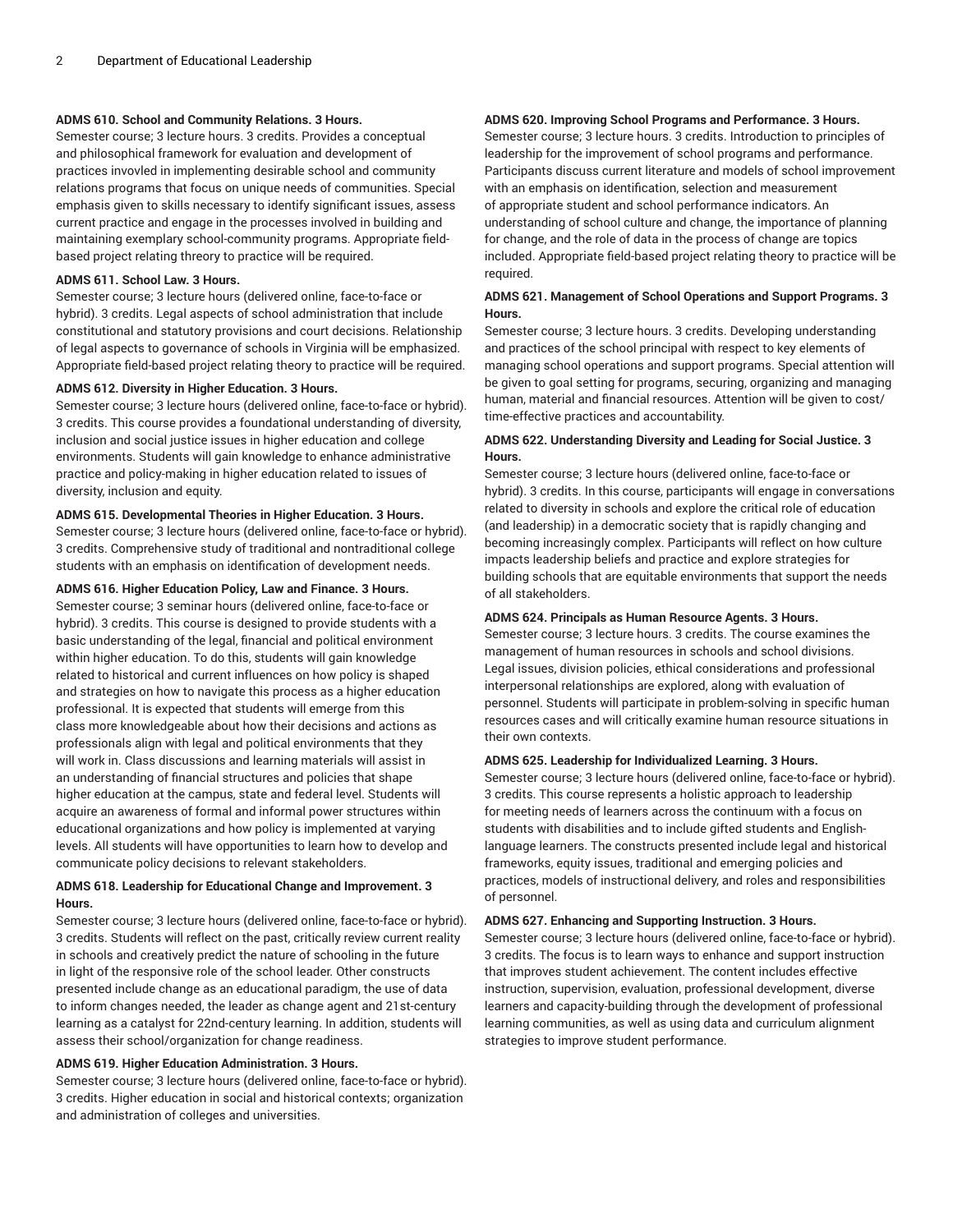#### **ADMS 629. The Business of Schools. 3 Hours.**

Semester course; 3 lecture hours. 3 credits. This course presents financial considerations such as funding, revenue and expenditure audits; maintenance of a safe and productive learning environment; crisis management and media relations; physical plant management; meeting management; communication with internal and external publics; time management; and the ability to effectively navigate political waters. The approach to these constructs will be both diagnostic and prescriptive.

#### **ADMS 630. Understanding and Engaging School Communities. 3 Hours.**

Semester course; 3 lecture hours (delivered online, face-to-face or hybrid). 3 credits. Students will explore the broad social, economic, political and demographic shifts that have transformed metropolitan school communities over the past half century. Based on a deeper understanding of the complex forces that influence public education, students will develop leadership skills that focus on building relationships and communicating effectively with internal and external school communities.

#### **ADMS 632. Administration and Supervision of Special Education. 3 Hours.**

Semester course; 3 lecture hours. 3 credits. Examination of instructional practices and legal issues related to providing school programs for students with special needs. Appropriate field-based project relating theory to practice will be required.

#### **ADMS 633. Multiple Dimensions of Leadership. 3 Hours.**

Semester course; 3 lecture hours (delivered online, face-to-face or hybrid). 3 credits. This course provides participants with the opportunity to understand their own unique beliefs and dispositions regarding teaching, learning and leading as well as to understand the roles and responsibilities of educational leaders, including the Virginia Performance Standards for School Leaders and the ethical dimensions of leadership and policymaking. Various leadership models/theories are presented and explored.

#### **ADMS 634. College Environments. 3 Hours.**

Semester course; 3 lecture hours (delivered online, face-to-face or hybrid). 3 credits. This course will provide students with foundational knowledge regarding different environmental theories applicable to higher education settings.

#### **ADMS 635. Critical Issues in Urban Higher Education. 3 Hours.**

Semester course; 3 seminar hours (delivered online, face-to-face or hybrid). 3 credits. Students will explore urban higher education through a social, historical and political lens. Students will develop an understanding of the ways education policy shapes the practice of education, particularly for institutions in urban environments. Further, this course examines the relationship between schools and the larger society in which they exist and examines the interplay of social systems within urban environments. Through a combination of field experiences and scholarly reflection, students will use inquiry and analysis to investigate the contributions of urban-serving and urban-located institutions.

# **ADMS 636. Crisis Leadership in Higher Education. 3 Hours.**

Semester course; 3 seminar hours (delivered online, face-to-face or hybrid). 3 credits. Higher education leaders are expected to respond, provide direction, and make strategic decisions during times of crisis. Whether emergencies related to students and staff or weather-related disasters, various types of crises threaten the viability and function of higher education institutions. Colleges and universities face a growing number of challenges that require a leadership response, including: campus shootings, flooding, vandalism influenced by racism, student activism, and athletic scandals. Each of these challenges can impact single and multiple stakeholders, requiring clear communication, appropriate planning and training for entry-/mid-level administrators. This course investigates relevant research about crises, crisis management, and effective leadership within higher education and other postsecondary settings. Additionally, this course considers the importance of decision making for administrators and what influences their decisions in managing varying levels of crises in higher education.

# **ADMS 637. Special Mission Institutions. 3 Hours.**

Semester course; 3 seminar hours (delivered online, face-to-face or hybrid). 3 credits. In this course, students will be introduced to diverse institutional types – historically black colleges and universities, tribal colleges, Hispanic-serving institutions, Asian American and Native Pacific Islander-serving institutions, single-sex institutions, military colleges, work colleges, for-profit institutions and community/junior colleges. Students will gain knowledge regarding the historical, social, economic and political backgrounds of different institutions of higher education with unique missions to serve students, faculty and communities. This class encourages students to think outside of traditional institutions to consider the importance of mission, purpose and function of various higher education institutions. Further, students will be able to utilize qualitative research methods to engage conduct original research on special mission institutions.

#### **ADMS 638. Community Colleges. 3 Hours.**

Semester course; 3 lecture hours (delivered online, face-to-face or hybrid). 3 credits. The history, philosophy and emerging missions of the community college will be studied in this course. The core content will focus on governance, administration, faculty and students, curriculum and services, funding, public affairs, and the presidency.

#### **ADMS 639. Enrollment Management in Higher Education. 3 Hours.**

Semester course; 3 seminar hours (delivered online, face-to-face or hybrid). 3 credits. In this course, students will be introduced to the theory and practice of enrollment management by higher education institutions. Students will engage in critiques of the effects of institutional enrollment practices on students, institutions, public policy and the public interest. Through readings and course discussion, students will be able to engage with contemporary and controversial topics that influence higher education, including, but not limited to, access and equity, college rankings, bias and discrimination, standardized testing, financial aid, selective admissions, and enrollment management tools.

# **ADMS 640. Human Resource and Fiscal Management. 3 Hours.**

Semester course; 3 lecture hours (delivered online, face-to-face or hybrid). 3 credits. A study of theories and policies related to resource projection and management in schools and school divisions. Finance topics include budget, purchasing and accounting, and procedures for obtaining equipment and materials. Human resource topics include staffing requirements, hiring, evaluation and dismissal procedures, and staff-personnel relationships. Appropriate field-based project relating theory to practice will be required.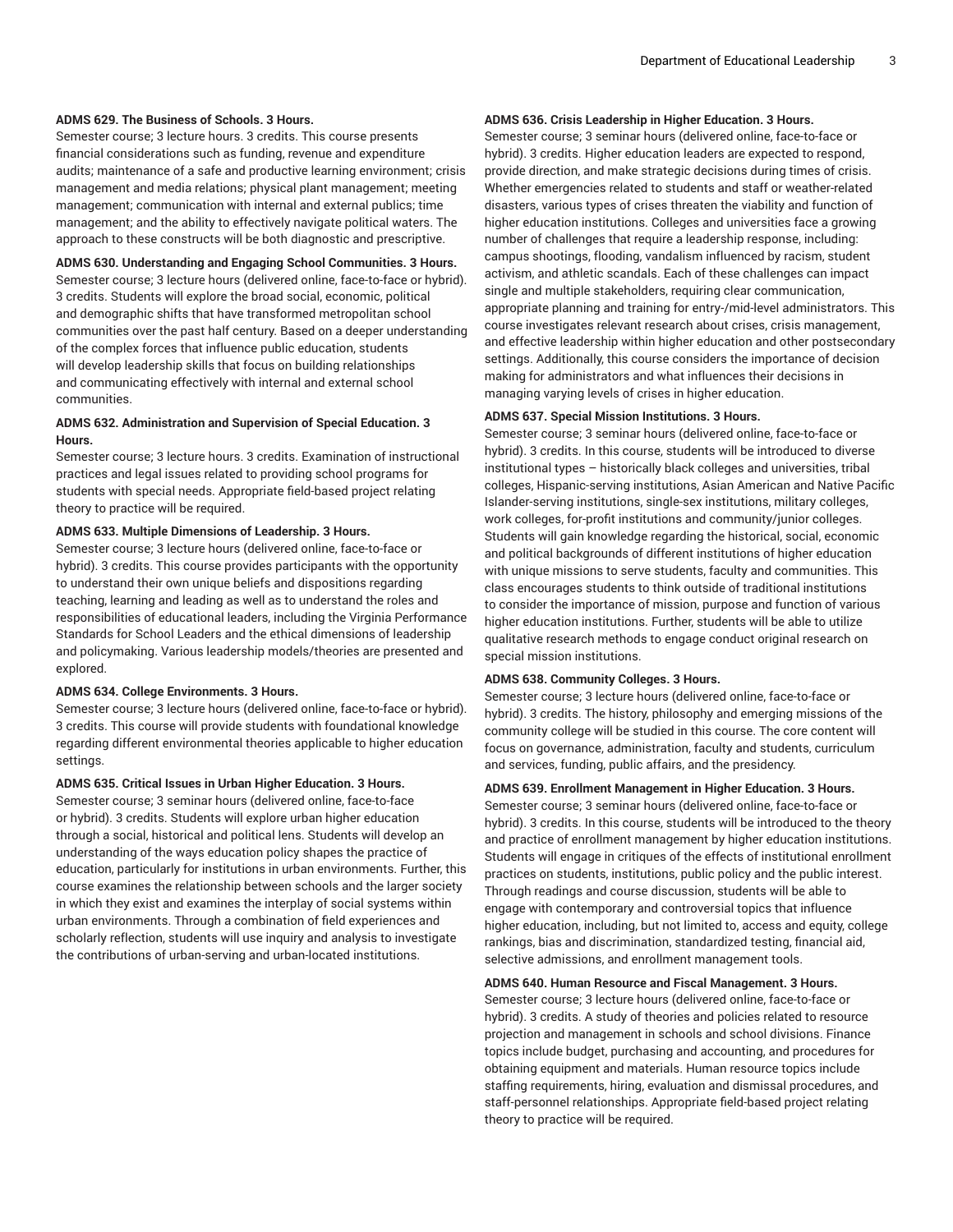#### **ADMS 641. School Personnel Administration. 3 Hours.**

Semester course; 3 lecture hours. 3 credits. A study of the personnel function in educational organizations. Designed to explore techniques and problems of staff-personnel relationships in contemporary education.

#### **ADMS 643. The Community School. 3 Hours.**

Semester course; 3 lecture hours. 3 credits. The development and utilization of the community school concept will be examined. Communitywide use of school facilities and the involvement of the total community in the learning process will be studied. Emphasis will be placed on the physical plant design, organizational structure, staffing and curriculum of the community school. The utilization of the community school to implement "lifelong learning" will be stressed.

#### **ADMS 647. Educational Technology for School Leaders. 3 Hours.**

Semester course; 3 lecture hours. 3 credits. Provides an overview of the impact of technology -- particularly Web-based technologies -- on K-12 instruction, from pedagogical considerations and associated tool choices to more pragmatic leadership issues of planning, funding and faculty development. This course is designed for administrators, teacher leaders and other interested professionals who are or intend to be leaders in technology.

# **ADMS 651. Topics in Education. 1-3 Hours.**

Semester course; 1-3 credits, repeatable for maximum of nine credits. Prerequisite: Check with department for specific prerequisites. A course for examination of specialized issues, topics, readings or problems in education.

# **ADMS 655. Student-Centered Policy and Collaboration. 3 Hours.**

Semester course; 3 lecture hours (delivered online, face-to-face or hybrid). 3 credits. Students will explore the school/community ecology to understand the influences on and the potential for a more equity-oriented and culturally relevant K12 public education system. Students will explore the role of public K12 governance and advocacy for policy change, cross-sector collaboration and social entrepreneurship to increase their knowledge and application of the skills and conditions needed to advance equity, opportunity and achievement. The course will focus on organizational and community leadership that values stakeholders as equal partners to improve decision-making and policy oriented toward student success, particularly for historically marginalized populations.

# **ADMS 656. Human Dimensions of Leadership: Empathy, Trust and Care in Organizations. 3 Hours.**

Semester course; 3 lecture hours (delivered online, face-to-face or hybrid). 3 credits. Effective, culturally responsive and sustaining leadership practices and approaches are grounded in humanistic relationship management with a clear understanding of human behavior and social processes. This course is about people in education-related organizations. It is designed to help leaders incorporate human dimensions of leadership focused on empathy, trust and care in organizational and community-based leadership. Course content is derived from contemporary theory, research and practice in educational, community-based and organizational behavior and leadership such as organizational theory and management; community cultural wealth; ecological/systems theory/models; community theories (sense of community, social capital, environmental psychology); and critical social and race theory, social justice and social determinants of well-being.

# **ADMS 657. Educational Leadership and Civil Rights. 3 Hours.**

Semester course; 3 lecture hours (delivered online, face-to-face or hybrid). 3 credits. This course will examine the evolution of civil rights in the U.S. educational system from historical, legal, policy and social science perspectives. Students will explore the grassroots organizing that supports landmark civil rights victories, as well as leadership across crucial spheres such as law and policy. The purpose of the course is to develop students' understanding of how key civil rights principles have been advanced and contested in schools. The class will do this with an ultimate goal of developing leadership capacity to respond to contemporary civil rights challenges related to education.

#### **ADMS 658. Community-Based Action Research for Education Stakeholders. 3 Hours.**

Semester course; 3 lecture hours (delivered online, face-to-face or hybrid). 3 credits. This course introduces students to a research approach that engages school and/or community stakeholders. The course focuses on action-based research designs with a thoughtful and critical focus on community-based participatory action research and related approaches, such as participatory action research, youth participatory action research and community-engaged research. The course will explore this work as it occurs in school- and community-based settings, as well as within research-practice partnerships. Collectively, these approaches offer students not just a set of methods, but seek to equip them with the skills and insights to fundamentally change the relationship between researchers and research participants and the power dynamics of the knowledge production process. The course attends to the following questions: How can research help with addressing real-world problems in education? How can data collection and knowledge creation through praxis be participatory in a truly democratized, co-owned and emancipatory process? And, how can educational stakeholders use action research as a means to transcend disciplinary boundaries in order to positively impact social and educational change? Crosslisted as: EDUS 658.

#### **ADMS 659. Leadership in the "New Demography": Immigration Theory and Politics. 3 Hours.**

Semester course; 3 lecture hours (delivered online, face-to-face or hybrid). 3 credits. As schools and communities experience significant demographic shifts, it is critically important for school and communitybased leaders to interrogate the history, theories, politics and debates of immigration, particularly in relation to U.S. schooling and education. Doing so requires an examination of competing theories of race, immigration and identity, as well as notions of transnationalism, integration and citizenship. This course considers these issues from a culturally responsive lens with a keen focus on schools and communities.

# **ADMS 660. Higher Education Internship. 3 Hours.**

Semester course; 3 field experience hours. 3 credits. This course provides field experiences to help students prepare for leadership roles in diverse college environments or other institutions which provide adult learning opportunities. The internship consists of work experiences in a higher education institution or in an adult education setting under supervision of a practicing professional and university supervisor. Graded as Pass/Fail. This course includes site-based requirements.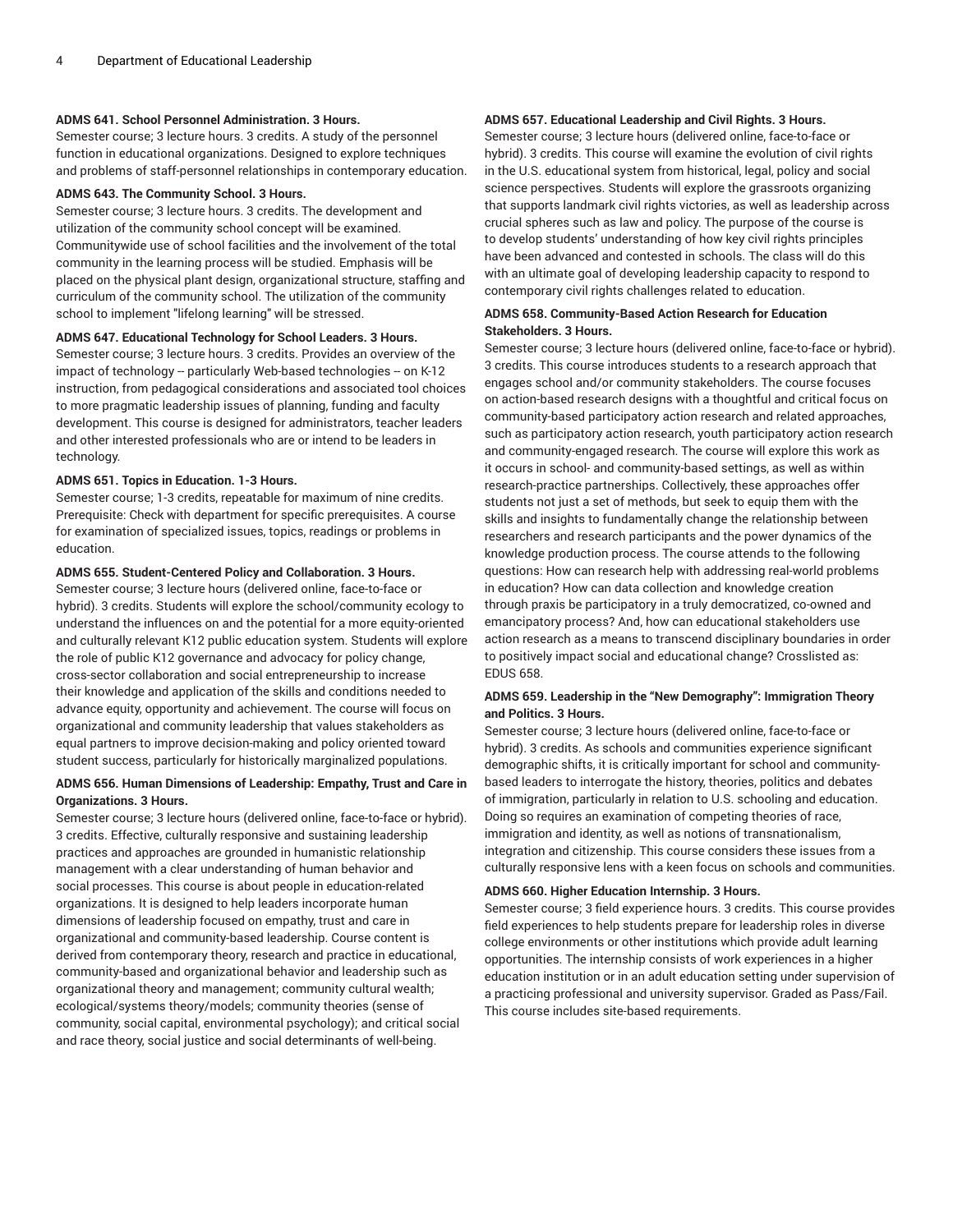#### **ADMS 670. Administrative Internship I. 1 Hour.**

Semester course; 1 lecture hour. 1 credit. This course must be taken as one of the first courses in the first semester of enrollment. The course serves as an orientation to the internship experience, which is an integral component throughout the master's and/or post-master's program of studies. Students will learn the specifics of the entire internship component of the program, such as the 320 internship hours required, the scope of internship work, and the variety of experiences needed and means by which all internship experiences are to be documented throughout the program. Students will develop their individual internship plans, which will guide them through their internship experiences throughout their entire program. This plan will include specific field experiences in each required course as well as plans that will be executed in Administrative Internship II and Administrative Internship III, such that a total of 320 hours of experiences are accrued and documented by the end of the program. Graded as S/U/F. This course includes site-based requirements.

# **ADMS 671. Administrative Internship II. 1 Hour.**

Semester course; 1 lecture hour. 1 credit. Prerequisites: full admission status; no grades of Incomplete; evidence provided of meeting technology standards and completing child abuse/neglect recognition training; meet university's Graduate School academic requirements for graduation; adviser/department head approval of internship application; successful completion of ADMS 670. This course is to be taken in the semester immediately before Internship III. This course focuses on emerging topics from the students' internship experiences with emphases on leadership skills, professional dispositions and management. Field-based internship experiences developed in ADMS 670 are continued such that a total of 320 hours of experiences will be accrued and documented by the end of the entire program. A culminating experience taken at the end of the program, this course is designed for students to have opportunities to synthesize the essential knowledge and skills necessary to be a school leader. Reflection and refinement of skills and knowledge will be part of student-developed professional portfolio that could be used in securing a leadership position in a school system. Integration of theory and practice will take place in the internship as evidenced by documented experiences in a school/school district setting supervised by an approved professional and university instructor. Course will include seminars, selected readings, projects, discussion and other culminating activities. Graded as S/U/F. This course includes site-based requirements.

#### **ADMS 672. Principalship Seminar and Internship. 3 Hours.**

Semester course; 3 lecture hours. 3 credits. Prerequisites: Full admission status; no grades of Incomplete; evidence provided of meeting technology standards and completing child abuse/neglect recognition training; meet university's Graduate School academic requirements for graduation; adviser/department head approval of internship application. A culminating experience taken at the end of program designed for students to have opportunities to synthesize the essential knowledge and skills necessary to be a school leader. Reflection and refinement of skills and knowledge will be part of student-developed professional portfolio that could be used in securing a leadership position in a school system. Integration of theory and practice will take place in internship of at least 120 hours in a school/school district setting supervised by an approved professional and university instructor. Course will include seminars, selected readings, projects, discussion and other culminating activities.

#### **ADMS 675. Administrative Internship III. 1 Hour.**

Semester course; 1 lecture hour. 1 credit. Prerequisite: successful completion of ADMS 670 and 671. This course is continuation of the experiences in ADMS 670 and 671 and of seminar topics related to developing a personal portfolio and resume as well as interviewing skills. It provides a culminating review and professional reflection of the internship experiences. As part of successful completion of this course, 320 hours of documented internship experiences must be completed by the end of the program. Graded as S/U/F. This course includes site-based requirements.

#### **ADMS 700. Externship. 1-6 Hours.**

Semester course; 1-6 credits. May be repeated for a maximum of 9 credits. Prerequisite: Permission of department. Plan of work designed by extern with prior approval of the offering department. State certification or equivalent may be required for some externships. Off-campus planned experiences for advanced graduate students designed to extend professional competencies, carried out in a setting, under supervision of an approved professional. Externship activities monitored and evaluated by university faculty.

#### **ADMS 701. Education Policy Research. 3 Hours.**

Semester course; 3 lecture hours. 3 credits. Examines a set of applied research practices undertaken within a diverse community of scholars and analysts and that have implications for education. Explores processes involved in developing and implementing educational policy. Emphasis is given to the roles of federal and state governments in policymaking with attention to problems encountered in implementing educational policies. Focuses on research approaches relevant to policy research.

#### **ADMS 702. Educational Administration: Contemporary Theory and Practice. 3 Hours.**

Semester course; 3 lecture hours. 3 credits. Study of recent developments in administrative theory and the application of these theories to contemporary and future educational issues and problems.

# **ADMS 703. Leadership for Social Justice and Equity in Education. 3 Hours.**

Semester course; 3 lecture/seminar hours. 3 credits. Students will study and engage in dialogue related to the critical role of education in a democratic society in a rapidly changing and increasingly complex world. Through a focused discussion of theories and concepts such as democratic schools, social justice, critical theory and power, feminism, critical race theory, and difference/normalization, students come to understand the possible roles education can play in society and their need to continuously reflect on their own vision for leadership in public schools.

#### **ADMS 704. Education Finance Policy and the Equitable Distribution of Resources. 3 Hours.**

Semester course; 3 lecture hours. 3 credits. In addition to a traditional examination of some of the aspects of the economic, legal, financial and budgeting policies affecting the equitable distribution of education resources in the U.S., the social justice implications associated with several established theories and policies in the field of education finance are examined. Specific topics include the historical and philosophical perspectives of U.S. education finance; education finance reform litigation; conceptions and measurements of equity, adequacy and efficiency in school finance designs; the role of federal, state and local governance in equitable education finance in the U.S.;, and the resource needs and organizational and fiscal implications of serving special populations in U.S. schools.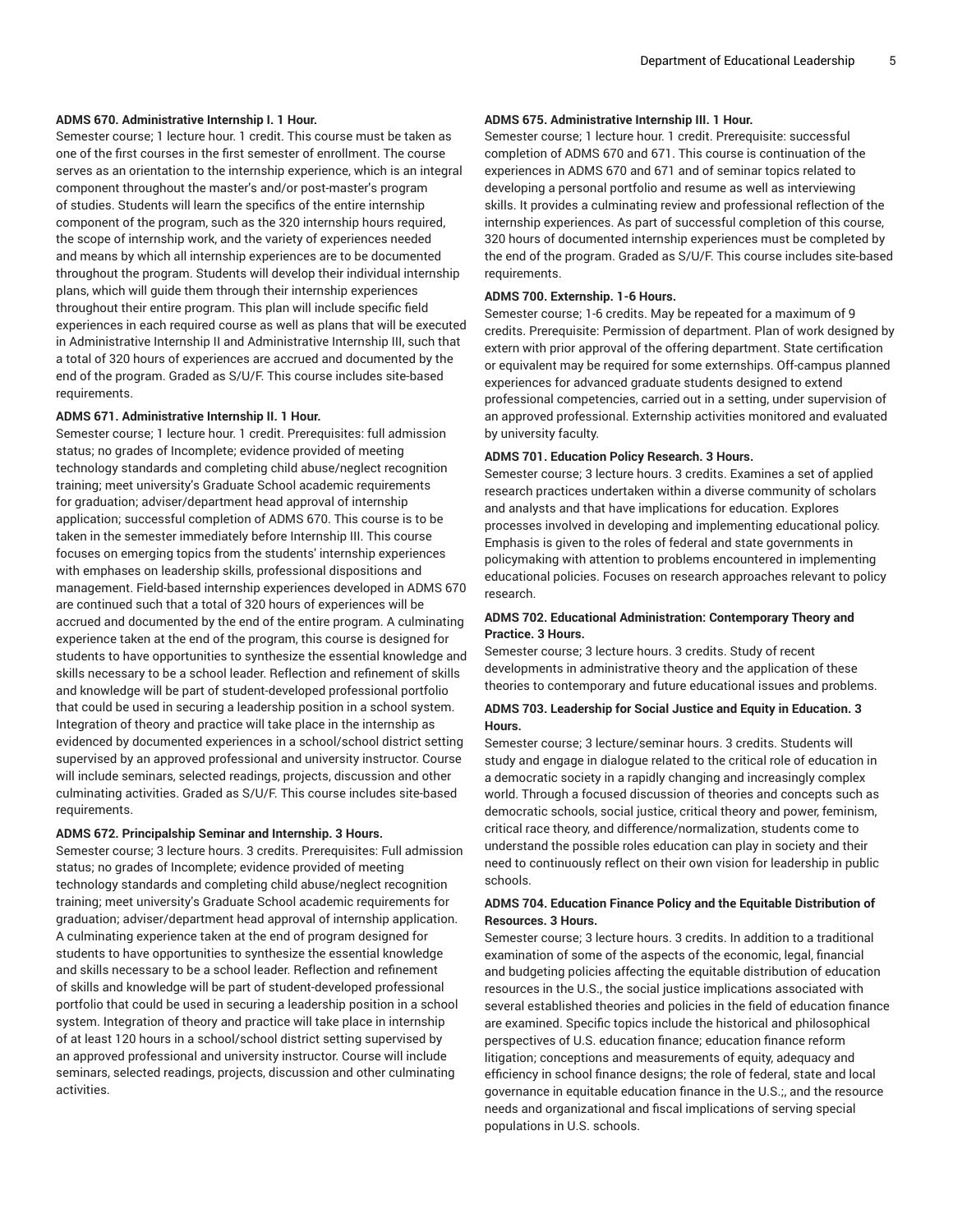# **ADMS 705. Planning Educational Facilities. 3 Hours.**

Semester course; 3 lecture hours. 3 credits. Study of the theory, principles, criteria, procedures and practices of planning educational facilities and the modernization, maintenance and operation of existing facilities.

#### **ADMS 706. Leadership Perspectives on Learning. 3 Hours.**

Semester course; 3 lecture hours. 3 credits. Explores contemporary leadership perspectives on learning. This general theme is refined into three focus areas of current theory and practice: perspectives on what it means to learn, the ways in which digital technology factors into teaching and learning, and perspectives on the future of the formal K-12 learning enterprise.

#### **ADMS 707. The Politics of Education. 3 Hours.**

Semester course; 3 lecture hours. 3 credits. Examination of how the political structure of public education determines the nature of schooling. Study of political theory of education, macropolitics of education and schooling from micropolitical perspective leading to synthesis and development of critical understanding of the politics of education.

# **ADMS 708. Equal Educational Opportunity in the 21st Century Metropolis: Toward a Policy Framework. 3 Hours.**

Semester course; 3 lecture hours. 3 credits. This course provides an overview of the economic, political and demographic shifts that have transformed metropolitan school systems over the past half century. Emphasis is given to the trajectory of education policy and leadership in light of these altered metropolitan spaces. Participants will evaluate the successes and pitfalls of contemporary and historical reforms as they relate to the distribution of educational opportunity across the urban/ suburban/exurban divide. Culminating activities help students develop a framework for future policy efforts with a focus on the Richmond metro area.

# **ADMS 709. U.S. Educational Policy. 3 Hours.**

Semester course; 3 lecture hours. 3 credits. This course will promote a critical examination and evaluation of the major strands of educational policy over the past half century.

**ADMS 710. Current Topics in Educational Leadership and Policy. 3 Hours.** Semester course; 3 lecture hours. 3 credits. Provides advanced study on selected topic or emerging issue in U.S. educational policy or leadership.

# <span id="page-5-0"></span>**Educational Leadership**

# **EDLP 700. Effective Learning Networks. 3 Hours.**

Semester course; 3 lecture hours (delivered online, face-to-face or hybrid). 3 credits. Explores theory and research regarding characteristics of effective leaders, team members and organizations. Participants are administered personal inventories related to leadership skills; teambuilding and -participation skills; learning preferences; preferences for processing information and for decision-making. Results of inventories are analyzed, combined with learned theories and applied to practical situations.

## **EDLP 702. Understanding Self as Leader: Theory and Data Analysis. 3 Hours.**

Semester course; 3 lecture hours (delivered online, face-to-face or hybrid). 3 credits. Presentation of leadership and organizational theory. Study of statistical analyses appropriate for data sets provided in learning inventories and case studies. Critical analyses of research in the field related to leadership styles, personal inventories and organizations/ communities as systems. Applications of theory, research and case-study analysis findings to organization/community settings.

# **EDLP 704. Frameworks for Decision-making: Legal Perspectives. 3 Hours.**

Semester course; 3 lecture hours (delivered online, face-to-face or hybrid). 3 credits. Critical analyses of legal research, theory and laws related to case studies provided. Critical analysis of legal and policy issues, as well as policy development/implementation theory. Applications of research, laws and policies related to the case studies provided.

# **EDLP 705. Frameworks for Decision-making: Ethical Perspectives. 3 Hours.**

Semester course; 3 lecture hours (delivered online, face-to-face or hybrid). 3 credits. In-depth analyses of issues and problem-solving using research, ethics theory and frameworks. Application of research and theory to development of solutions in focused area of study.

#### **EDLP 708. Leadership Presence. 3 Hours.**

Semester course; 3 lecture hours (delivered online, face-to-face or hybrid). 3 credits. Selected topics for fostering effective leadership with particular attention placed on leadership presence, crisis response and public relations. The course will focus on facilitating leadership skills through better understanding of enhancing time management skills, fostering communication skills and leadership presence and planning for crisis.

#### **EDLP 709. Equity and Leadership. 3 Hours.**

Semester course; 3 lecture hours (delivered online, face-to-face or hybrid). 3 credits. Selected topics for fostering effective leadership with particular attention placed on equity and leadership. The course will focus on enhancing leadership skills through better understanding of equity issues and student psychosocial development.

#### **EDLP 711. Evidence-informed Perspectives on Practice I. 3 Hours.**

Semester course; 3 lecture hours (delivered online, face-to-face or hybrid). 3 credits. This course implements a collaborative approach to the theoryinfused practice of program evaluation in education. Participants will hone their project-planning expertise and their data-gathering and dataanalysis skills in the process of both contributing to ongoing evaluation research and preparing to conduct evaluations of programs of their own choosing in their own school divisions. The course culminates in the production of an interim report which is delivered to the "client.".

#### **EDLP 712. Planning for Sustainable Change I. 3 Hours.**

Semester course; 3 lecture hours (delivered online, face-to-face or hybrid). 3 credits. Using a case-study approach, students will focus on theory and research regarding implementing change in organizations, with attention to organizational culture as a context for change. The course addresses laws, policies and research regarding improvement plan development, implementation and evaluation.

**EDLP 713. Evidence-informed Perspectives on Practice II. 3 Hours.**

Semester course; 3 lecture hours (delivered online, face-to-face or hybrid). 3 credits. Students are mentored as they proceed throughout the semester to develop and enhance their earlier program review plan and interim report. Students establish a literature foundation for the ongoing evaluation of the program they chose to evaluate; gather further data by means of interviews, focus groups, document review; and analyze data to develop conclusions and recommendations. The summative product of this course includes an executive summary, a full report and a binder of relevant data.

#### **EDLP 714. Planning for Sustainable Change II. 3 Hours.**

Semester course; 3 lecture hours (delivered online, face-to-face or hybrid). 3 credits. Case study approach. Application of theory, laws, research to developing plans for implementing change, based upon case being studied. Study of methods for documenting, evaluating effectiveness of plan implementation and change implementation/sustainability.